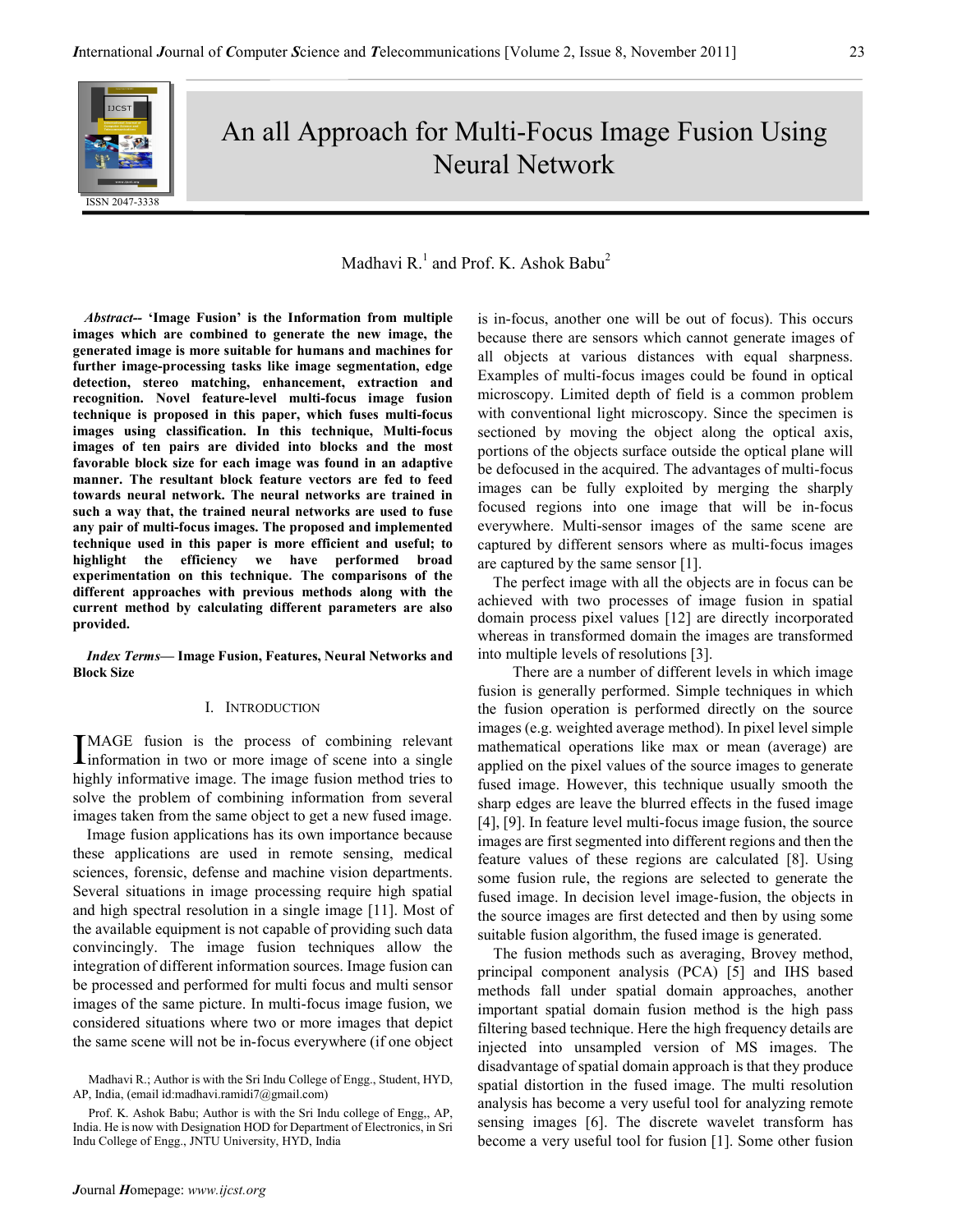methods are also there, such as Lapacian pyramid based [2], curvelet transform based etc. These methods show a better performance in spatial and spectral quality of the fused image compared to other spatial methods of fusion.

#### II. PROPOSED METHOD

We have proposed a new method for multi-focus image fusion in this paper; the same is discussed in below sections. The performance of the proposed method was calculated using different features and the same was described in section III. Experimentation details are provided in Section IV. Section V concludes the paper.

In this proposed method, to train our neural network [13], [14], we have used ten different images. Left Focused and Right Focused versions of each image have to be created. Once these versions were created we have divided the each image into number of blocks. The block size is important here to discriminate the blurred and un-blurred sections from each other. To accomplish this task, we ran the algorithm for finding adaptive block size using Genetic Algorithm for every image in the image set. This Genetic Algorithm was used to search procedures based on mechanics of natural selection and natural genetics. Xinman Zhang et al. [7], [8] used a population of chromosomes where every chromosome represents the width and length of the block. Once the images are divided into blocks, the feature values of each block of all the images are calculated and a features file will be created.

To train the neural network an adequate number of feature vectors were used, then the trained neural network was used to fuse any set of multi-focus images. In the below section we have discussed the Image Dataset method.

#### A. Image Dataset Creation

In the proposed method, we first created an image-set of 10 grayscale images. This image-set was shown in the Fig. 1. These images are taken from different image processing websites. The images are of different scenes and backgrounds. For every image in the set, we created its two versions of the same size. In the first version, some of the regions are randomly selected in the left half of the image and are blurred. A similar process was performed in the right half of the image in the second version. The blurred versions are generated by motion blurring of Motion 10\*30, 15\*40, 20\*50 for the image set of 10 grayscale images, we created 20 versions of blurred images.

#### B. Feature Selection

The important task in feature-level image fusion was selection of dissimilar features. Some of the objects are clear (in focus) and some objects are blurred (out of focus) in multi-focus images. Clearness of the image was reduced by blurred objects. In this proposed method we have used 5 different features to exemplify the information level contained in a specific portion of the image. This features set consists of Variance, Energy of Gradient, Contrast Visibility, spatial Frequency and Canny Edge information. From the Fig. 2, we observe how the blurriness has changed by



Fig. 1: Trained neural network image set



Fig. 2: Original Image along with Motion Blurred Images with different Motion dimensions

increasing Motion and affect the clearness of the image.

1. Contrast Visibility: It calculates the deviation of a block of pixels from the block's mean value. Therefore it relates to the clearness level of the block. The visibility of the image block is obtained using Eq. (1).

$$
VI = \frac{1}{m*n} \sum_{(i,j)\in B_k} \frac{|(I(i,j) - \mu_k)|}{\mu_k} \qquad (1)
$$

Here  $\mu_k$  and m  $*$  n are the mean and size of the block  $B_k$ respectively.

2. Spatial Frequency: Activity level of an image was measured by spatial frequency. It was used to calculate the frequency changes along rows and columns of the image. Spatial frequency was measured using equation (2).

$$
SF = \sqrt{(RF)^2 + (CF)^2}
$$
 (2)

Where,  $RF=\sqrt{\frac{1}{m_*}}$  $\frac{1}{m*n}\sum_{i=1}^{m}\sum_{j=2}^{n}[I(i,j)-I(i,j-1)]^{2}$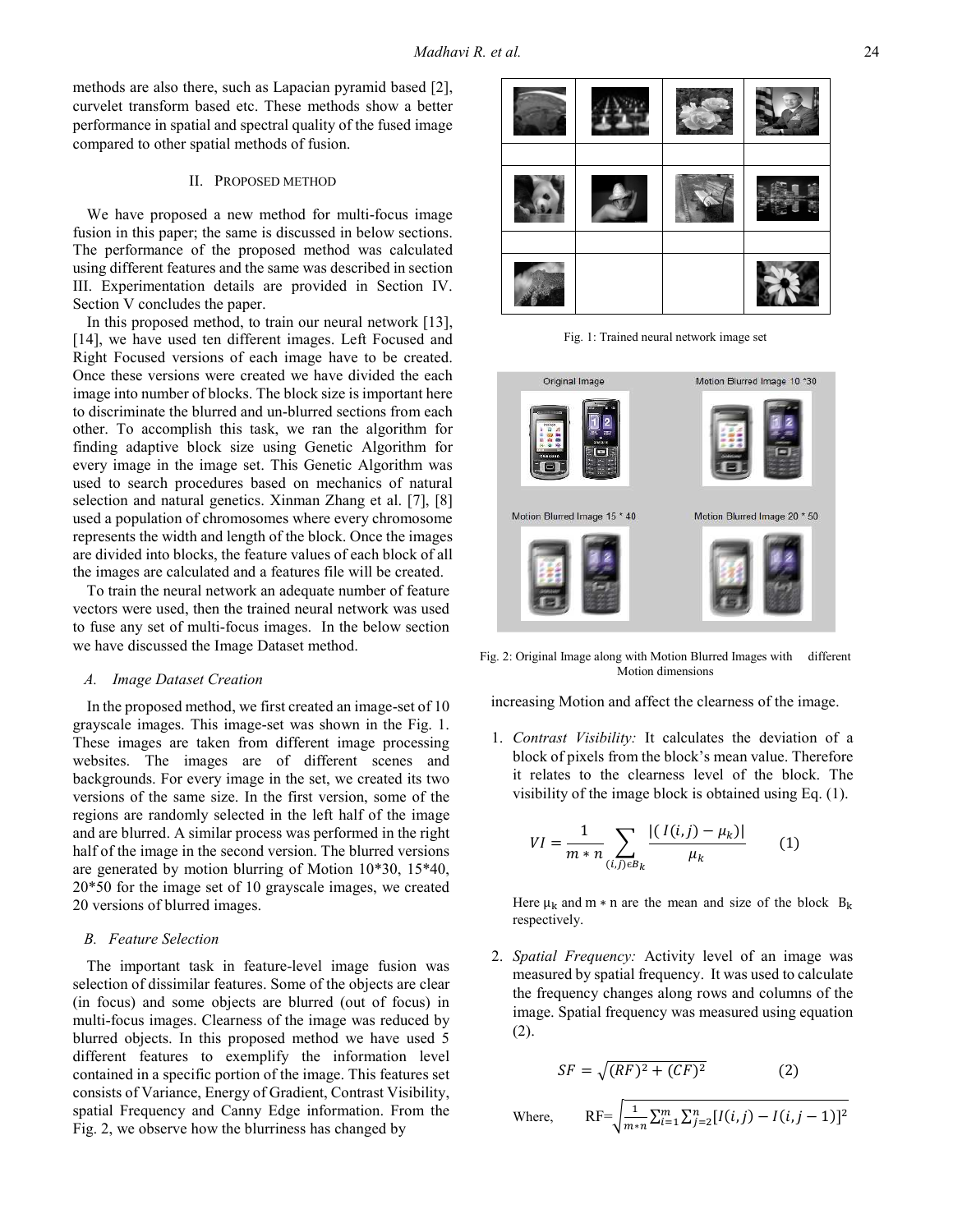$$
\mathrm{CF}=\sqrt{\frac{1}{m*n}\sum_{j=1}^{n}\sum_{i=2}^{m}[I(i,j)-I(i-1,j)]^{2}}
$$

Here I is the image and  $m * n$  was the image size. A large value of special frequency describes the large information level in the image and therefore it measures the clearness of the image.

3. Variance: It has used to measure the extent of focus in an image block. It was calculated using equation (3).

Variance = 
$$
\frac{1}{m*n} \sum_{i=1}^{m} \sum_{j=1}^{n} (I(i,j) - \mu)^2
$$
 (3)

Here  $\mu$  is the mean value of the block image and  $m \times n$  is the image size. A high value of variance shows the greater extent of focus in the image block.

4. *Energy of Gradient (EOG)*: It was also used to measure the amount of focus in an image. It was calculated using equation(4)

$$
EOG = \sum_{i=1}^{m-1} \sum_{j=1}^{n-1} (f_i^2 + f_j^2)
$$
 (4)

 Here m and n represents the dimensions of the image block a high value of EOG shows greater amount of focus in the image block.

5. Edge Information: The edge pixels can be found in the image block by using canny edge detector. It returns one if the current pixel belongs to some edge in the image otherwise it returns zero. The edge feature was just the number of edge pixels contained within the image block.

#### C. Proposed Algorithm

- 1. Find the optimal block size for each set of  $LF_i$  and  $RF_i$ using [3].  $LF_i$  has the left focused and  $RF_i$  has the right focused versions of the ith image in the dataset discussed in II.a. Here  $i=1,2,3,...10$ .
- 2. Divide the versions  $LF_i$  and  $RF_i$  of every image in the dataset into K number of blocks of size M\*N.
- 3. Create the features file for all  $LF_{ij}$  and  $RF_{ij}$  according to the features discussed in II.b. Here  $j=1,2,3,...$  K for all I, there are two sets of features values for every block *j* named as  $FSLF_{ij}$  and  $FSRF_{ij}$  each of which contains five feature values. Subtract the features values of block *j* of  $LF_i$  from the corresponding feature values of block j of  $RF_i$  and include this pattern in features file. Normalize the feature values between [0 1].
- 4. Assign the class value to every block  $j$  of *ith* image. If block *j* was visible in  $LF_i$  then assign it class value 1 otherwise give it a class value -1. In case of class value

 $-1$ , block *j* is visible in  $RF_i$ 

- 5. Create a Neural Network with adequate number of layers and neurons. Train the newly created neural network with adequate number of patterns selected from features file created in step 2.
- 6. By using the trained neural network, identify the clearness of all the blocks of any pair of multi-focus images to be fused.
- 7. Fuse the given pair of multi-focus images block by block according to the classification results of neural network such that

Output of NN for block J  
\n
$$
\int_{\text{image}} \text{if} > 0, \text{ Select} \text{ } j \text{ } \text{from left} - \text{ focused}
$$
\n
$$
\text{if} < 0, \text{ Select} \text{ } j \text{ } \text{from right} - \text{ focused}
$$
\n
$$
\text{image}
$$

## III. QUANTITATIVE MEASURES

There are different quantitative measures which were used to evaluate the performance of the fusion techniques. We used six measures Entropy, Correlation coefficient, Standard Deviation, PSNR (Peak Signal to Noise ratio), RMSE (Root Mean Square Error), and MAE (Mean Absolute Error) when the reference image was available. For blind image fusion (reference image was not available) we have used Entropy, Standard Deviation, Correlation coefficient and Mean Absolute Error (MAE).

#### IV. EXPERIMENTS AND RESULTS

Image fusion was performed in two different situations in first situation the reference image was available and in second situation, the reference image was not available (blind image fusion). We exercised the feet forward neural network with different number of hidden layers and with different number of neurons on each layer. We found the best results with one hidden layer of 30 neurons. The learning rate  $\alpha$  and the threshold for mean square error is kept as 0.01. The results of proposed technique are compared with different existing methods including DWT, ADWT and PCA based image fusion techniques. The experimentation results are obtained when the reference image was available and when it was not available (blind image fusion). In order to evaluate the performance of the proposed technique the result for 4 different pairs of multi-focus images are obtained including Rice, Pepsi, Beach and Clock.

#### A. Variation between the proposed technique and PNN based technique

Shutao Li et al. Proposed a probabilistic neural network based technique to perform multi-focus image fusion. They trained a neural network to classify the selection of blocks of the two source image to generate the fused image. In their technique the source were divided into the blocks of fixed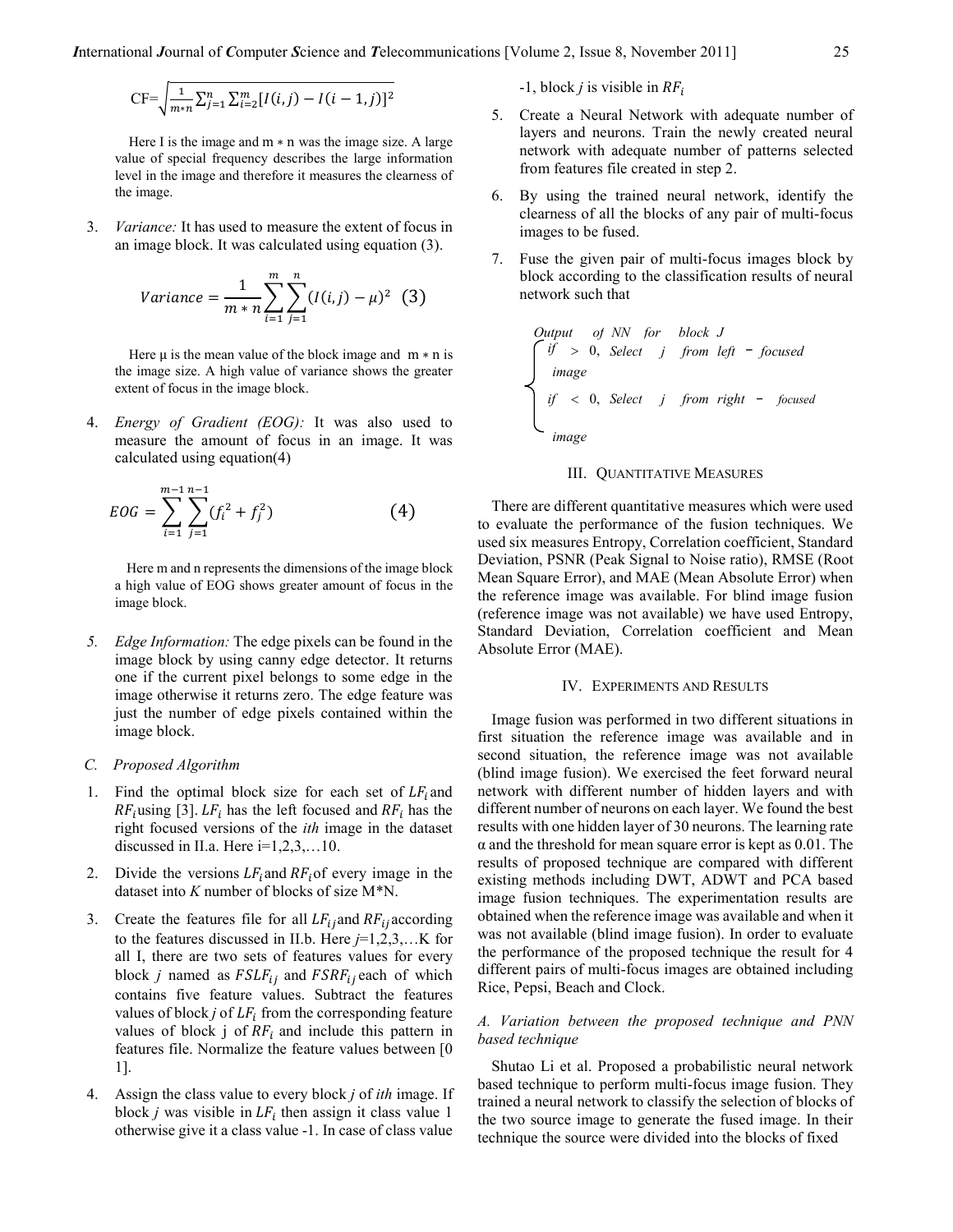# Madhavi R. et al. 26

|                                          | <b>TABLE 1: PERFORMANCE METRICS USED FOR IMAGE FUSION</b>                                                                                                                                                    |                                                                                                                                            |  |  |
|------------------------------------------|--------------------------------------------------------------------------------------------------------------------------------------------------------------------------------------------------------------|--------------------------------------------------------------------------------------------------------------------------------------------|--|--|
| Parameter                                | <b>Equation</b>                                                                                                                                                                                              | <b>Description</b>                                                                                                                         |  |  |
| <b>CORRELATION</b><br><b>COEFFICIENT</b> | $r_K = \frac{\sum_{t=1}^{N} (x_t - x)(x_{t+k} - \bar{x})}{\sum_{t=1}^{N} (x_t - \bar{x})^2}$<br>Where $x_t$ is a data value at time step t, k is the lag.                                                    | The correlation coefficient<br>matrix represents the<br>normalized measure of the<br>strength of linear relationship<br>between variables. |  |  |
| <b>STANDARD</b><br><b>DEVIATION</b>      | $SD = \sqrt{\sum_{i=0}^{L} (i-i')^2 h_F(i)}$<br>Where $hF$ the normalized histogram of fused image and L is is the number of grey levels.                                                                    | SD will measure the contrast<br>in the fused image. Standard<br>deviation will be high for a<br>well contrast image.                       |  |  |
| MI                                       | $MI = \sum_{i=1} \sum_{i=1} h_{R,F}(i,j) \log_2 \left[ \frac{h_{R,F}(i,j)}{h_R(i,j) h_F(i,j)} \right]$<br>Where $h_{R,F}$ , $h_R$ , $h_F$ are the joint, reference and fused images histograms respectively. | Determines the information of<br>fused image retrieved from<br>the input source images. A<br>higher value shows good<br>quality results.   |  |  |
| <b>PSNR</b>                              | $PSNR = 20 \log_{10} \left  \frac{L^2}{\frac{1}{\sqrt{2} \cdot 1} \sum_{i=1}^{m} \sum_{i=1}^{n} [R(i, j) - F(i, j)]^2} \right $<br>Where L denotes the number of grey levels in the image.                   | Determines the degree of<br>resemblance between<br>reference and fused image. A<br>higher value shows good<br>quality results.             |  |  |
| <b>RMSE</b>                              | $RMSE = \left  \frac{1}{m*n} \sum_{i=1}^{m} \sum_{j=1}^{n} [R(i,j) - F(i,j)]^2 \right $<br>Here R,F are the reference and fused images respectively. $m * n$ Is the image size.                              | Calculates the deviation<br>between pixel values of<br>reference image and fused<br>image. A smaller value shows<br>good quality results.  |  |  |
| <b>ENTROPY</b>                           | $H = -\sum_{i=1}^{n} h_F(i) \log_2 h_F(i)$<br>Where $hF$ the normalized histogram of fused image and L is is the number of grey levels.                                                                      | Quantifies the quantity of<br>information contained in the<br>fused image. A bigger value<br>shows good quality results.                   |  |  |

MAE  $MAE = \frac{1}{N}$ 

 $MAE = \frac{1}{N} \sum_{i=1}^{n} |f_i - y_i|$ <br>Where  $f_i$ the predicted is fused image and  $y_i$  is the true value fused image.



Fig. 3: Block diagram of the proposed method

It calculates the error between true value and predicted value.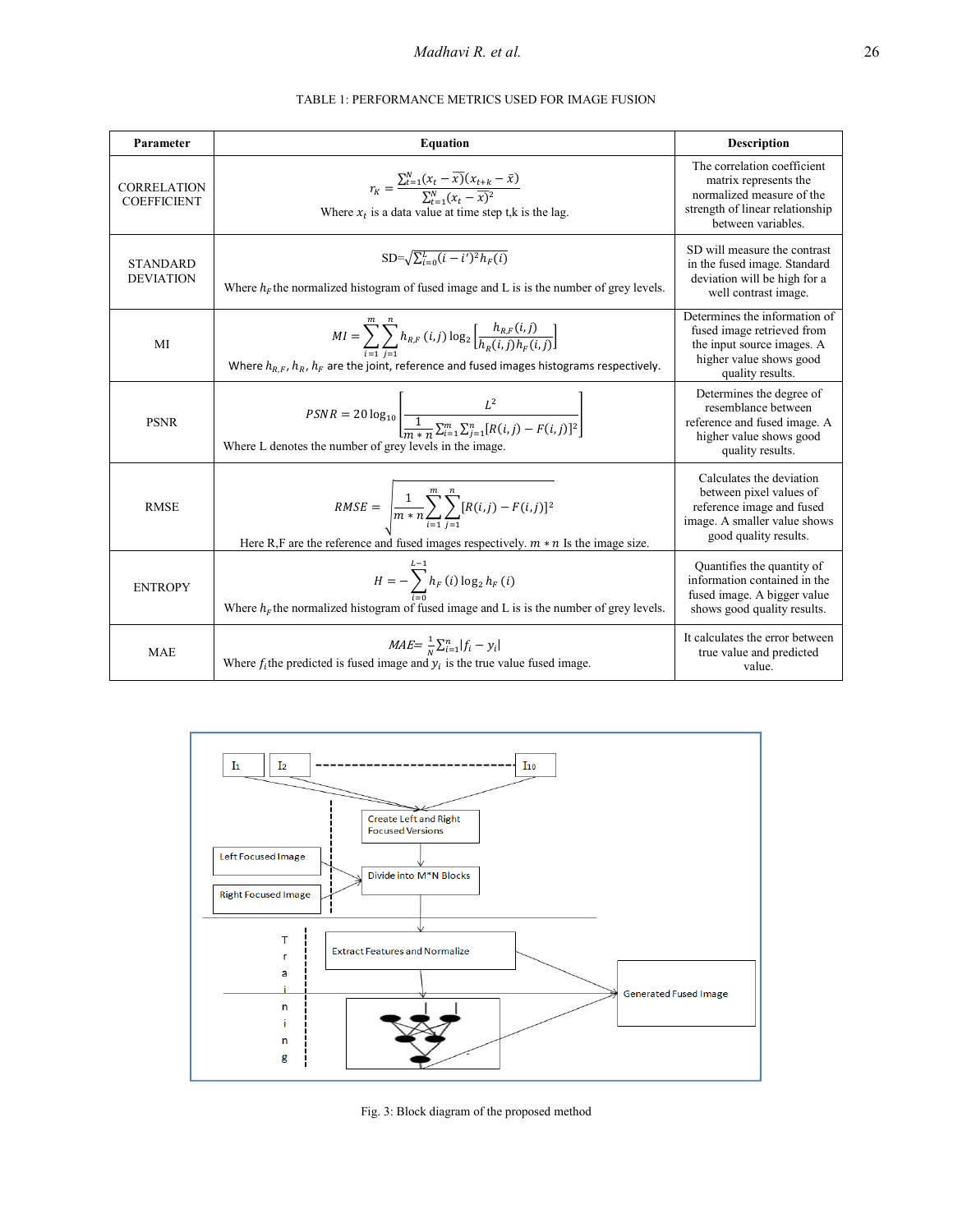size of 32\*32. The block size has an important factor to achieve good fusion results. Fixed sized blocks may separate the blurred and unblurred regions within one pair of multi-focus images but for some other pair of multi-focus images the contents of the image block are partially blurred. The size of the block varies image to image because different images have different blurred region. In the Proposed method for every pair of multi-focus images a optimal block size is found using the technique given in [3]. We have used five different features to calculate the clearness of a block more accurately as compared to three features used by Shutao Li et.al.

A major difference between the proposed method and existing PNN Based image fusion technique was the training of the neural network Shutao Li et.al. In their technique create and train a new neural network for every pair of multi-focus images which was really time consuming. In the proposed method we trained the neural network using the block features of ten different pair of multi-focus images. Once the classifier was obtained then it can be use to fuse any pair of multi-focus images.

#### B. Quantitative Assessments and the Visual Comparison

When the reference image is available: For Rice and Pepsi images the reference images are available. A visual comparison has shown in figures 4 for Rice and Pepsi images.

When the Reference Image is not available (Blind Image fusion): We have used Beach and Clock Images in this category. The clock and Beach image sizes are 256\*256. When the reference image was not available then the performance of the fusion process was evaluated on the basis of different set of quantitative measures are described in the Table 3. Fig 5 provides a visual comparison of the proposed technique with the existing techniques.

#### V. CONCLUSION

In this proposed technique, a feature level block-based multi-focus image fusion has proposed in this paper. In this method we have trained the feed forward neural network with the block features of 10 pairs of multi-focus images. A feature set including spatial frequency, contrast visibility, edges, variance and energy of gradient is used to define clarity of the image block. Here adaptive block size was determined for each image adaptively. The trained neural network was then used to fuse any pair of multi-focus images. Experimentation results show that the proposed technique performs better than the existing techniques.

By finding the block size adaptively, the blurred and un-blurred regions within the source images are optimally identified. As a result of it the proposed technique performs better. In the proposed technique, only one neural network was created whereas in PNN-based image fusion, neural network for every pair of multi-focus images was created which was really time consuming.

#### REFERENCES

- [1] H.Li, S. Manjunath and S.K. Mitra, "Multi-sensor image fusion using the wavelet transform" in Graphical Models and Image Processing, vol. 57, no.3, pp. 235-245, 1995.
- [2] A. Toet, " Image fusion by a ratio of low pass pyramid" in Pattern Recognition Letters, vol. 9, no. 4, pp. 245-253, 1989.
- [3] Ishita De and Bhabatosh Chanda, "A simple and efficient algorithm for multifocus image fusion using morphological wavelets" in Signal Processing. pp. 924-936, 2006.
- [4] Gonzalo Pajares and Jesus Manuel de la Cruz, " A wavelet-based Image Fusion Tutorial" in Pattern Recognition, vol 37, no. 9, pp. 1855-1872,2004.
- [5] V.P.S. Naidu and J.R.Raol, "Pixel-level Image Fusion using Wavelets and Principal Component Analysis" in Defence Science Journal, vol. 58, no. 3, pp. 338-352, May 2008.
- [6] H.J. Heijmans and J. Goutsias, "Multiresolution signal decomposition schemes", Part 2: "morphological wavelets", in IEEE Trans. Image Processing 9, pp. 1897-1913, November 2000.
- [7] Xinman Zhang, Jiuqlang Han and Peifei Liu, " Restoration and fusion optimization scheme of multifocus image using genetic search strategies", Optica Applicata, Vol. XXXV, No. 4, 2005.
- [8] Yufeng Zheng, Edward A. Essock and Bruce C. Hansen, " An Advanced Image Fusion Algorithm Based on Wavelet Transform – Incorporation with PCA and morphological Processing" in Proceedings of the SPIE, vol 5298, pp. 177-187, 2004.
- [9] MIAO Qiguang, WANG Baoshu,Rahman Ziaur Schowengerdt Robert A." Multi-focus image fusion using ratio of blurred and original image intensities" Proceedings of SPIE, the International Society for Optical Engineering . Visual information processing XIV : (29-30 March 2005, Orlando,Florida, USA) .
- [10] Lahouari Ghouti, Ahmed Bouridane and Mohammad K. Ibrahim," Improved Image Fusion Using Balanced Multiwavelets.
- [11] Wei-Wei Wang; Peng-Lang Shui; Guo-Xiang Song "Multifocus image fusion in wavelet domain" Machine Learning and Cybernetics, 2003 International Conference on Volume 5, Issue , 2-5 Nov. 2003 Page(s): 2887 – 2890 Vol.5.
- [12] Gemma Piella" A general framework for multiresolution image fusion: from pixels to regions" Information Fusion Volume 4, Issue 4, Decembe 2003, Pages 259-280.
- [13] Shutao Li, James T. Kwok, Yaonan Wang "Multifocus image fusion using artificial neural networks" Pattern Recognition Letters Volume 23, Issue 8 (June 2002) Pages: 985 - 997 Year of Publication: 2002 ISSN:0167- 8655 .
- [14] Wei Huang, Zhongliang Jing "Multi-focus image fusion using pulse coupled neural network" Pattern Recognition LettersVolume 28 , Issue 9 (July 2007) Pages: 1123-1132 Year of Publication: 2007.



Pagidimarry Madhavi, graduated from Nirmal Engineering College, Mancherial in Electronics & Communications Stream. Now pursuing Electronics and Communication Systems (DECS) from Sri Indu College of Engineering & Technology.



Dr. K. Ashok Babu, Professor & Head of the Department of (ECE) and for his constant co-operation, support and for providing necessary facilities throughout the M. Tech program. He has 15 Years of Experience, at B.Tech and M. Tech Level and he was working as a Professor in Sri Indu College of Engg. and Technology.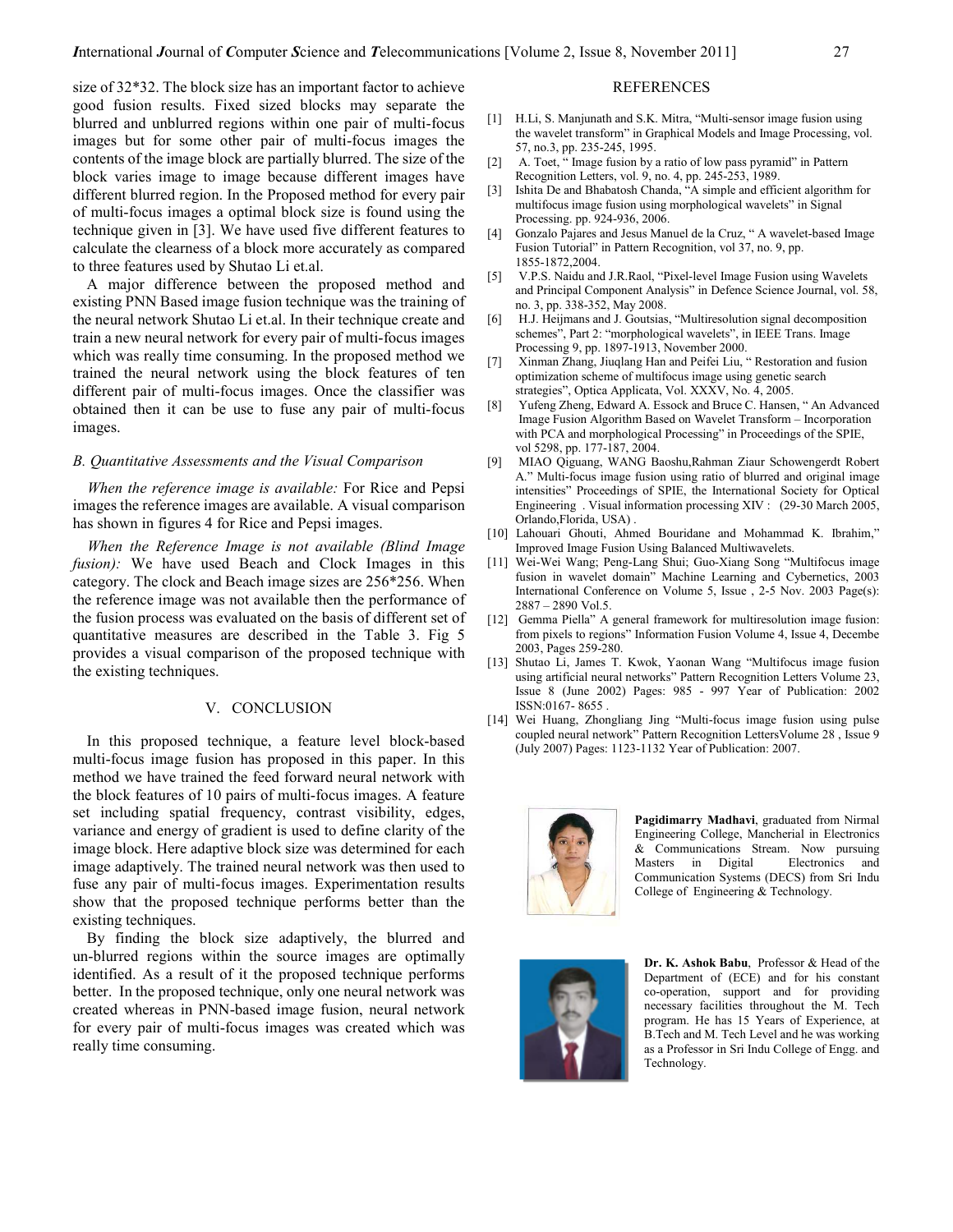Madhavi R. et al. 28





Right blur image



Fused by DWT





Left blur image

Fused by PCA

**Fused by Proposed** 



Fig. 4: Rice and Pepsi Images fused by different image fusion techniques and the proposed method.

|--|

| Parameter                 | <b>Rice Image</b> |             |               | Pepsi Image   |            |             |             |             |
|---------------------------|-------------------|-------------|---------------|---------------|------------|-------------|-------------|-------------|
|                           | <b>DWT</b>        | <b>ADWT</b> | <b>PCA</b>    | Proposed      | <b>DWT</b> | <b>ADWT</b> | <b>PCA</b>  | Proposed    |
| Correlation coefficient   | 0.9863            | 0.8522      | 0.9801        | 0.9826        | 0.9952     | 0.9457      | 0.9892      | 0.9914      |
| Entropy                   |                   | 0.0088      | 0.1274        | 0.1442        | 0.9979     | 0.9944      |             |             |
| <b>Standard Deviation</b> | 0.1318            | 0.2554      | $8.4734e+003$ | $8.4565e+003$ | 0.1654     | 0.3213      | 1.0614e+004 | 1.0551e+004 |
| <b>PSNR</b>               | 14.6300           | 14.6300     | 31.6006       | 31.9836       | 5.8236     | 5.8236      | 29.8182     | 30.7096     |
| <b>RMSE</b>               | 47.3196           | 47.3197     | 6.7067        | 6.4174        | 130.4245   | 130.4245    | 8.2344      | 7.4312      |
| MAE                       | 32.3773           | 32.3773     | 0.0456        | 0.0288        | 117.4573   | 117.4574    | 0.0754      | 0.0329      |

## TABLE 3: RESULTS OF QUANTITATIVE MEASURES FOR BEACH AND CLOCK IMAGES.

| Parameter                 | <b>Beach Image</b> |             |              | Clock Image  |          |             |            |             |
|---------------------------|--------------------|-------------|--------------|--------------|----------|-------------|------------|-------------|
|                           | <b>DWT</b>         | <b>ADWT</b> | <b>PCA</b>   | Proposed     | DWT      | <b>ADWT</b> | <b>PCA</b> | Proposed    |
| Correlation coefficient   | 0.9904             | 0.9394      | 0.9812       | 0.9914       | 0.9937   | 0.9566      | 0.9891     | 0.9893      |
| Entropy                   | 0.9493             | 0.9466      | 0.0318       | 0.0606       | 0.6952   | 0.7048      |            |             |
| <b>Standard Deviation</b> | 0.2720             | 0.5338      | $.7438e+004$ | $.7594e+004$ | 0.1717   | 0.3394      | 0979e+004  | 1.0957e+004 |
| <b>MAE</b>                | 94.6210            | 94.6210     | 0.0867       | 0.0106       | 186.2614 | 194.7580    | 0.1199     | 0.1481      |